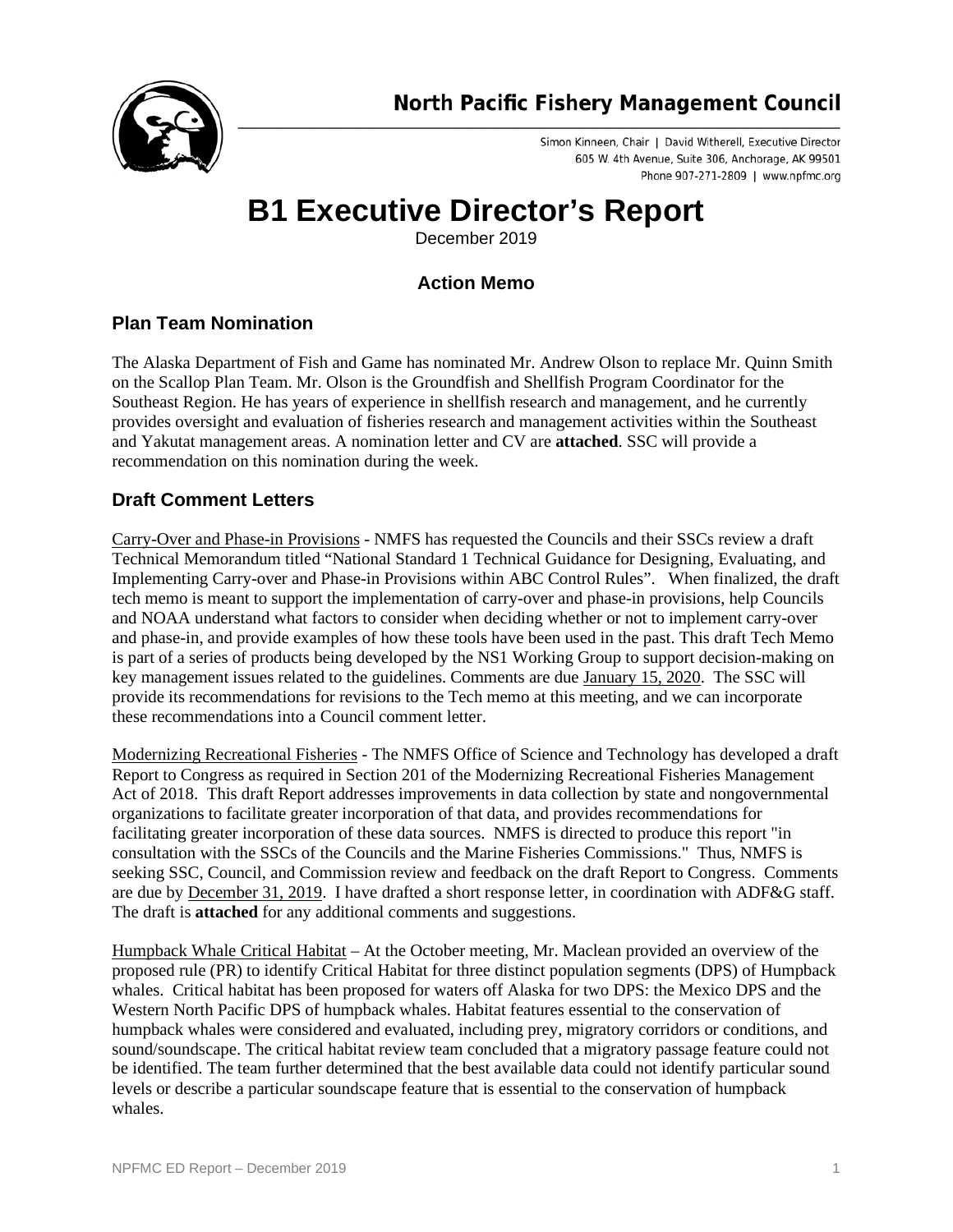The Team did identify prey as an essential biological feature. This prey feature was specifically defined as "*Prey species, primarily euphausiids and small pelagic schooling fishes of sufficient quality, abundance, and accessibility within humpback whale feeding areas to support feeding and population growth*." The PR identified small pelagic fishes as northern anchovy, Pacific herring, Pacific sardine, and capelin. In the Aleutian Islands area, the PR noted that in addition to targeting euphausiids, humpback whales also consume multiple fish species occurring in this region, such as capelin, Atka mackerel, and walleye pollock.

The PR can be found here:<https://www.regulations.gov/docket?D=NOAA-NMFS-2019-0066>

Comments were originally due December 9, but I have heard that the comment deadline may be extended. A draft comment letter is **attached** for your review.

#### **Recent Council and Staff activities**

- On October 30, I discussed the NPFMC sustainable fisheries program at a meeting of the Genuine Alaska Pollock Producers.
- On November 18-21, Dr. Stram participated as a U.S. delegate at the United Nations Food and Agriculture International Symposium on Fisheries Sustainability: Strengthening the Science-Policy Nexus, held in Rome.
- On November 19, Council staff attended a cultural sensitivity training session in Anchorage.
- On November 22, Mr. Tweit provided testimony on behalf of the Council at the MSA listening sessions hosted by Congressman Huffman in Seattle.
- On November 25-26, I attended the IPHC interim meeting in Seattle. My presentation can be found on the IPHC meeting website.

# **CCC Meeting Report**

Chairman Kinneen, Mr. Tweit, Dr. Balsiger, Ms. Evans and I attended the Council Coordination Committee meeting in Washington D.C. November 5-7. The meeting agenda and briefing materials can be found here:<http://www.fisherycouncils.org/ccc-meetings/november-2019-ccc-meeting> A number of important topics were discussed including budgets, a legislative update, an update on Technical Workgoups for National Standard 1 guidelines, an update on NMFS's next generation data acquisition plans, development on NOAA Fisheries Regional Strategic Plans, a proposal for continued council member and staff development, and updates from the CCC working groups.

#### **Committee Meetings**

The Community Engagement Committee will meet Monday December 2. A report from the meeting will be discussed under Agenda Item E-1.

The Halibut Charter Management Committee will meet on Tuesday, December 3 to recommend measures for the 2020 season. You will receive a report of the Committee meeting under Agenda Item C-3.

The Enforcement Committee will also meet on Tuesday, December 3. A report from the meeting will be discussed during applicable agenda items.